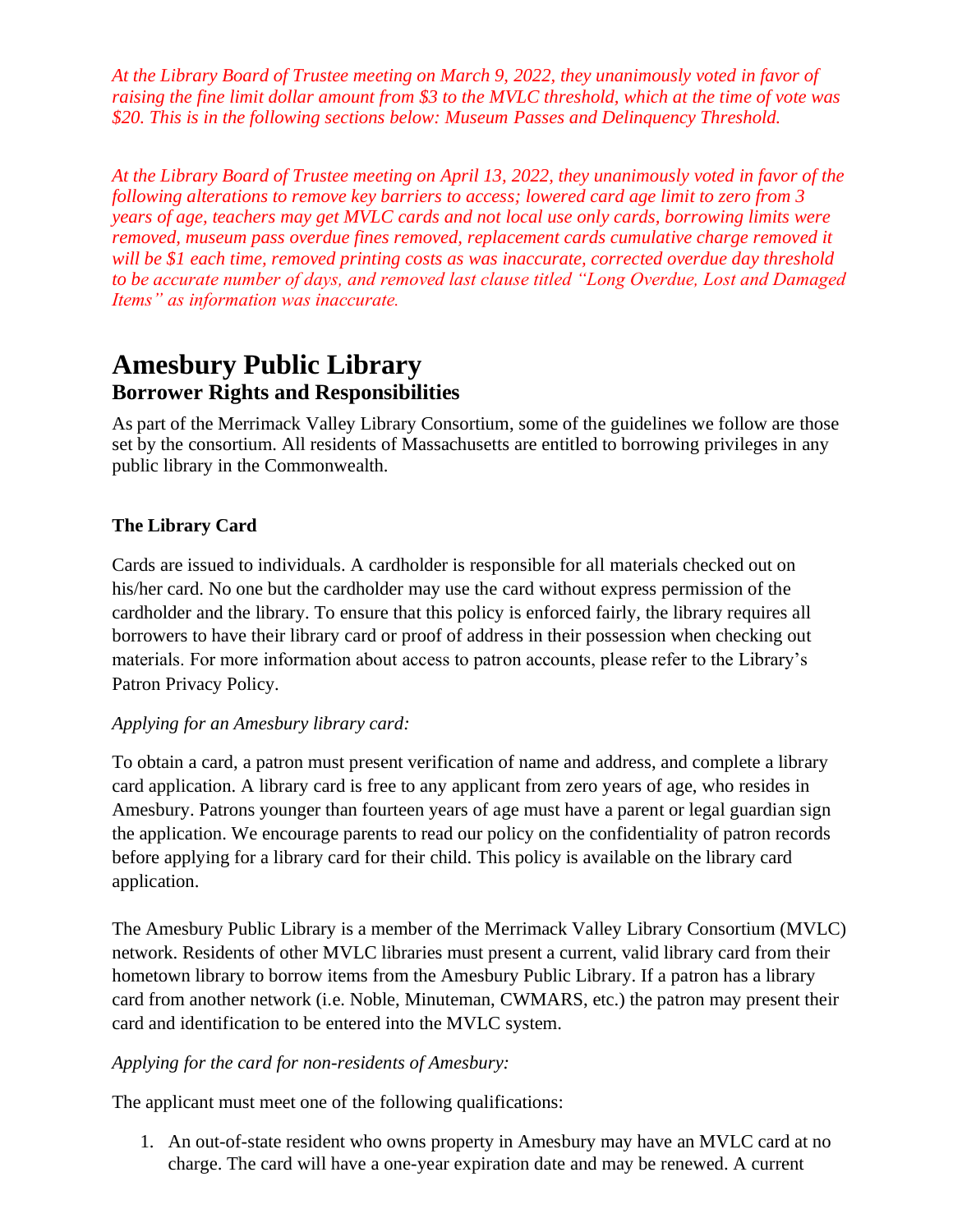property tax bill must be presented at the time of application and at the time of renewal.

- 2. An out-of-state resident who owns a business in Amesbury may have an MVLC card with a one-year expiration date. The card is renewable at that time. Proof of ownership would need to be presented at the time of application and at renewal.
- 3. A student of Amesbury High School who is a South Hampton, N.H. resident qualifies for a free library card available for the use of the student only. The card expires upon the graduation date of the student. This card gives the student access to all MVLC libraries and privileges.
- 4. Teachers in the Amesbury School Department who reside out-of-state a may have an MVLC card with a one-year expiration date. The card is renewable at that time. Proof of employment with the school district would need to be presented at the time of application and at renewal.
- 5. Due to the MVLC policy change, effective November 17, 2015, the Amesbury Public Library can no longer sell an Out of State network library card. Any patron holding an Out of State card issued before the policy change will be grandfathered into our Amesbury-only card program for a fee of \$75.00. The card may be renewed annually for the \$75.00 fee.

The Amesbury-only card is also offered to Residents of South Hampton, NH for the same \$75.00 fee that will be collected and renewed annually. The Amesbury only card program gives the card holder access to materials in the Amesbury Library only, the card holder will not be able to get materials through ILL from the Consortium and will not be able to check materials out from other MVLC libraries.

Per vote of the MVLC Executive Board, during any period when a library in MVLC or in another contiguous community is not certified due to closure or failure to meet state standards, the sale of new network cards to out of state residents will be suspended. If a patron purchased an MVLC card prior to the decertification of an area library, the card will remain valid and be eligible for renewal.

# *Institutional and Other Cards:*

Nursing homes, businesses, daycare centers and schools located in Amesbury may apply for an institutional card. A signed letter from the Institution must be presented in order to obtain an institutional card. This card remains at the library so that all authorized personnel may have access to it. The list of authorized personnel shall be periodically updated. The same privileges apply to these cardholders as all other borrowers. The organization is responsible for lost or damaged materials and overdue fines.

# **Loan Periods**

Books, compact discs, books on CD, Playways, CD-ROMs, and kits may be borrowed for 21 days. DVDs, periodicals, and video games maybe be borrowed for 7 days. Museum passes may be borrowed for one day. Some items do not circulate and are reserved for use in the library only.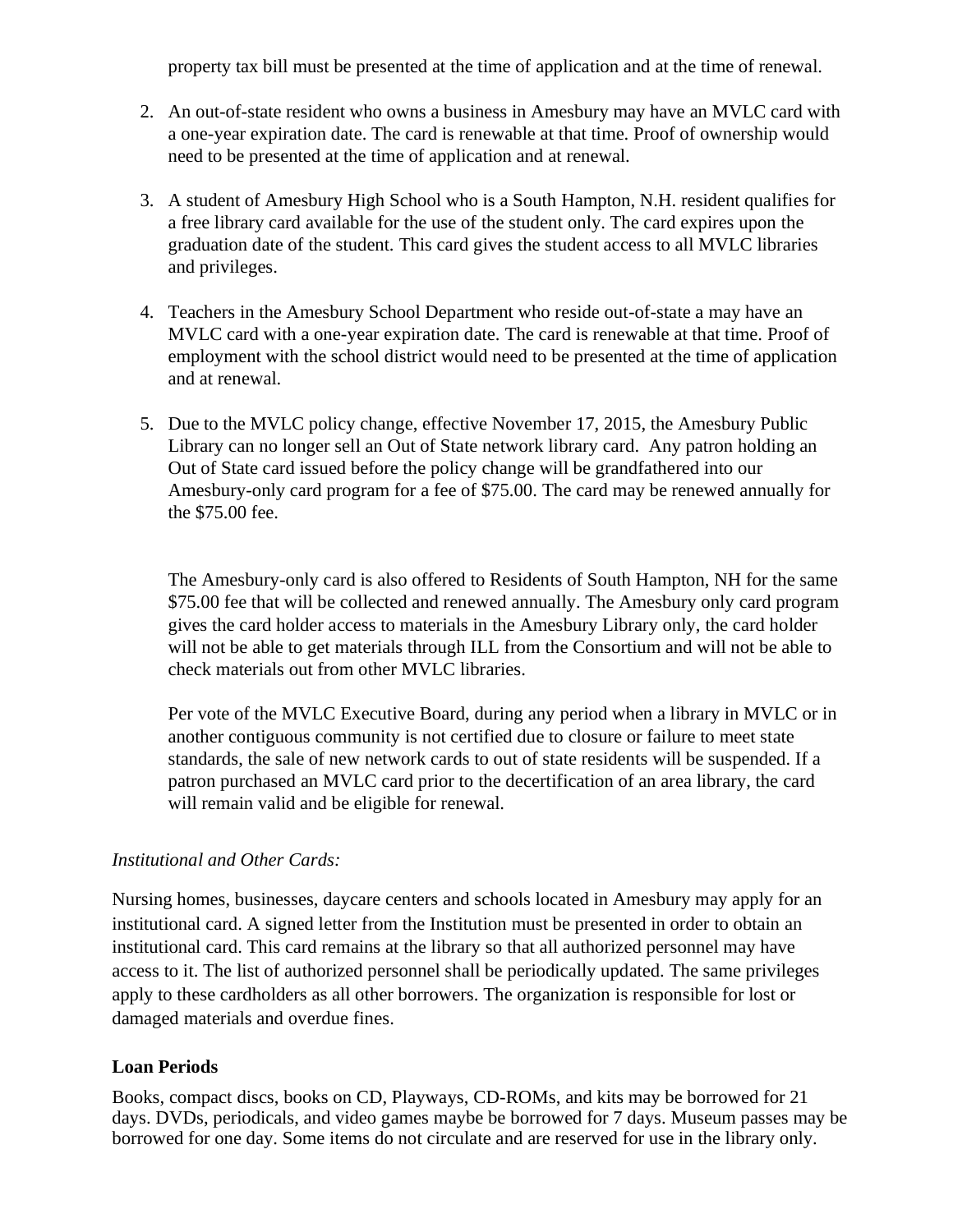# **Renewals**

Library materials not in demand may be renewed. The Library reserves the right to recall them if necessary.

Some special collections (such as school summer reading list books, "Lucky Day Shelf" items, as examples) may be exempt from renewal.

Items may be renewed at the circulation desk, by telephone or online.

### **Borrowing limits**

There are no limits to the number of items that a person can check out for most materials.

As dictated by the weight of school assignments, it may be necessary from time to time to limit the number of items on any one subject borrowed by a patron.

#### **Fines and Fees**

DVDs, video games, and museum passes are the only Amesbury items that generate overdue fines. Overdue DVDs and video games are fined at \$1 per day (with a \$5 maximum).

Full replacement costs are charged to patrons for lost or damaged materials.

Fines and other charges vary from library to library in our consortium. Fines and fees may be collected in any MVLC library.

Replacement cost for a lost library card is \$1.

Replacement of barcodes removed from items is \$1.

#### **Museum Passes**

Any patron with a valid MVLC card may borrow any museum pass.

Reservations for a pass may be made on the library website, in person or by telephone up to 21 days in advance. All fines and/or delinquencies in excess of the MVLC threshold must be cleared before reserving a pass. A family may borrow no more than one museum pass per day.

# **Requesting and Reserving Library Materials**

Non-Amesbury items from elsewhere in the Merrimack Valley Library Consortium are available for request through the Online Catalog or with assistance from library staff. Requests for materials from beyond the MVLC system must be placed with the reference staff.

Patrons are notified by phone or email, depending upon their preference, upon receipt of requested materials. All materials must be picked up within 7 days. Items not picked up within 7 days of notification will be returned to the owning library.

Items borrowed from within our consortium generally follow our own lending time periods. Lending libraries outside of our own consortium determine their own due dates. Because processing and delivery time must be considered, due dates on these items may vary. Prompt return of materials to the Circulation desk is necessary in order to comply with the lending library's due date.

#### **Renewals**

In most circumstances it is possible to request an extension of the loan period for local materials. Provided that another patron is not waiting for the item, DVDs may be renewed one time and all other items may be renewed twice. Some special collections and out of consortium materials are the exception and are not always renewable. It is suggested that renewals be made before the due date.

#### **Lost items**

If materials are lost, costs will be assessed according to the regulation of the lending library.